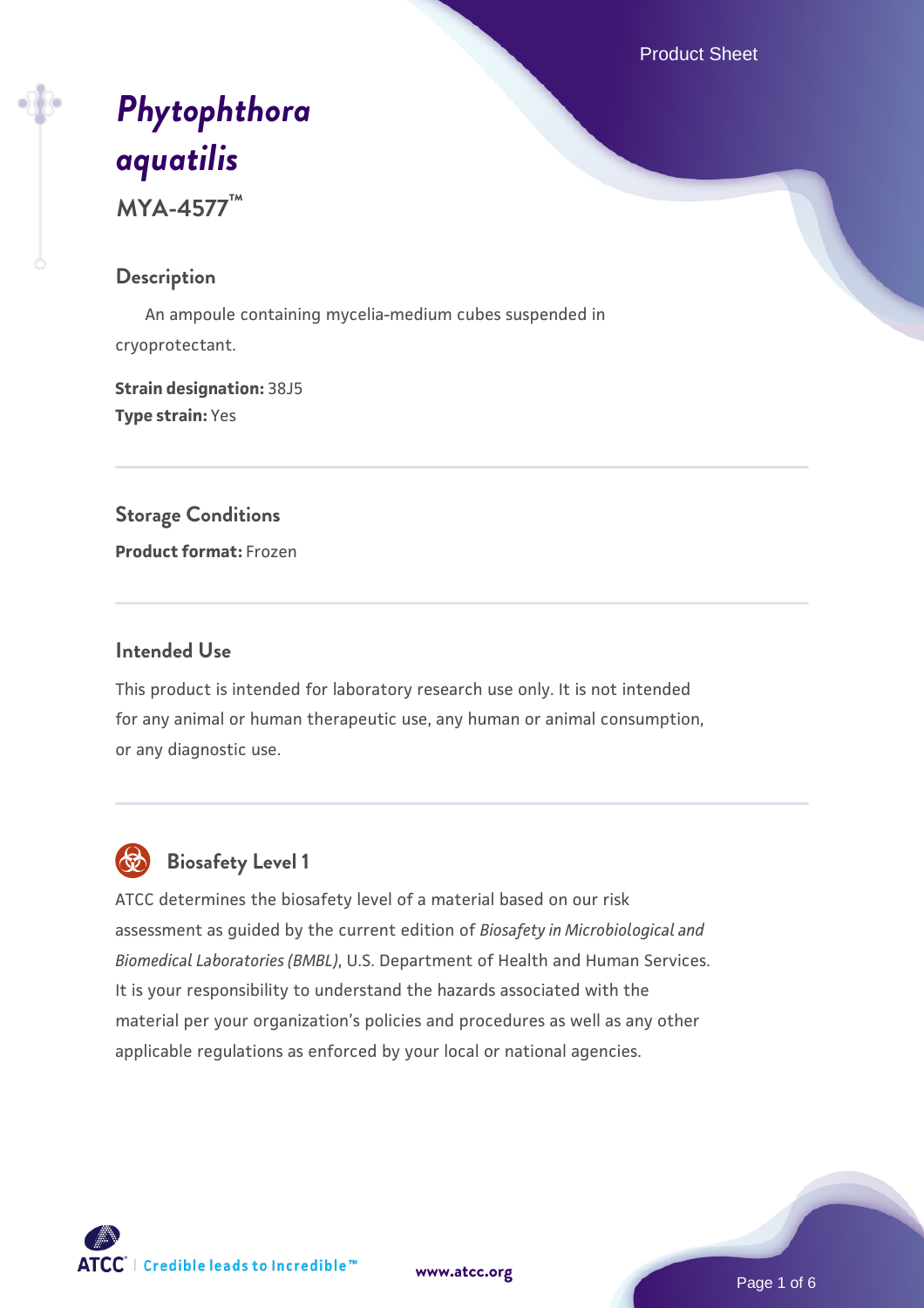#### **[Phytophthora aquatilis](https://www.atcc.org/products/mya-4577) Phytophthora aquatilis Phytophthora aquatilis MYA-4577**

ATCC highly recommends that appropriate personal protective equipment is always used when handling vials. For cultures that require storage in liquid nitrogen, it is important to note that some vials may leak when submersed in liquid nitrogen and will slowly fill with liquid nitrogen. Upon thawing, the conversion of the liquid nitrogen back to its gas phase may result in the vial exploding or blowing off its cap with dangerous force creating flying debris. Unless necessary, ATCC recommends that these cultures be stored in the vapor phase of liquid nitrogen rather than submersed in liquid nitrogen.

# **Certificate of Analysis**

For batch-specific test results, refer to the applicable certificate of analysis that can be found at www.atcc.org.

# **Growth Conditions**

**Medium:**  [ATCC Medium 1970: V8 rye agar](https://www.atcc.org/-/media/product-assets/documents/microbial-media-formulations/1/9/7/0/atcc-medium-1970.pdf?rev=15f514f07c9c40e39727ea5d13675bad) **Temperature:** 20°C

# **Handling Procedures**

**Frozen ampoules** packed in dry ice should either be thawed immediately or stored in liquid nitrogen. If liquid nitrogen storage facilities are not available, frozen ampoules may be stored at or below -70°C for approximately one week. **Do not under any circumstance store frozen ampoules at refrigerator freezer temperatures (generally -20°C).** Storage of frozen material at this temperature will result in the death of the culture.



**[www.atcc.org](http://www.atcc.org)**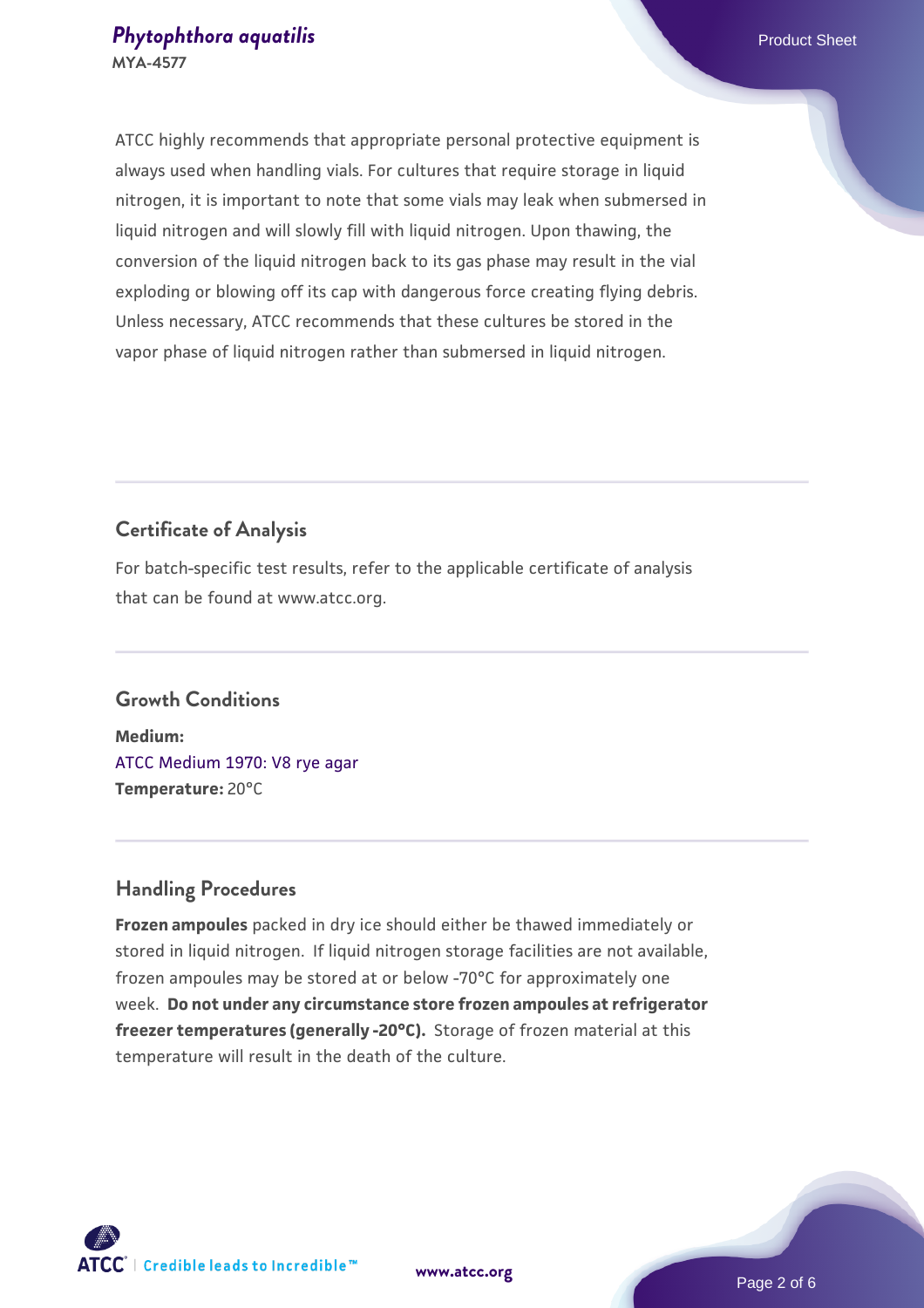# **[Phytophthora aquatilis](https://www.atcc.org/products/mya-4577) Phytophthora aquatilis Phytophthora aquatilis**

**MYA-4577**

1. To thaw a frozen ampoule, place in a **2530 °C** water bath, until just thawed (**approximately 5 minutes**). Immerse the ampoule just sufficient to cover the frozen material. Do not agitate the ampoule.

2. Immediately after thawing, wipe down ampoule with 70% ethanol and aseptically transfer 10 microliter (or any amount desired up to all) of the content onto a plate or broth with medium recommended.

3. Incubate the inoculum/strain at the temperature and conditions recommended.

4. Inspect for growth of the inoculum/strain regularly. The sign of viability is noticeable typically after 1-2 days of incubation. However, the time necessary for significant growth will vary from strain to strain.

#### **Notes**

Contains bacterial rods along with *P. aquatilis*.

Additional, updated information on this product may be available on the ATCC web site at www.atcc.org.

# **Material Citation**

If use of this material results in a scientific publication, please cite the material in the following manner: *Phytophthora aquatilis* (ATCC MYA-4577)

# **References**

References and other information relating to this material are available at www.atcc.org.

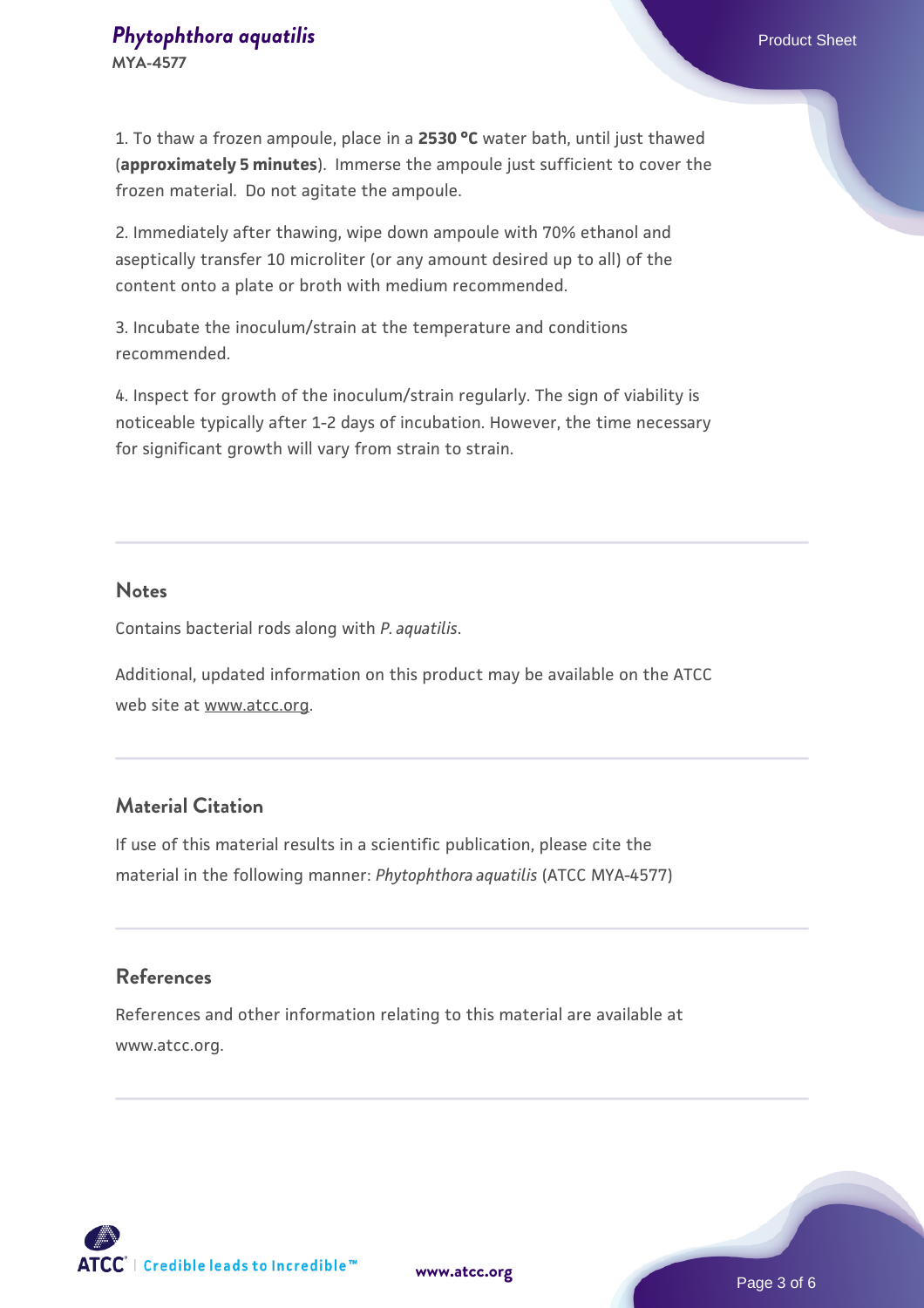#### **[Phytophthora aquatilis](https://www.atcc.org/products/mya-4577) Phytophthora aquatilis Phytophthora aquatilis MYA-4577**

#### **Warranty**

The product is provided 'AS IS' and the viability of ATCC<sup>®</sup> products is warranted for 30 days from the date of shipment, provided that the customer has stored and handled the product according to the information included on the product information sheet, website, and Certificate of Analysis. For living cultures, ATCC lists the media formulation and reagents that have been found to be effective for the product. While other unspecified media and reagents may also produce satisfactory results, a change in the ATCC and/or depositor-recommended protocols may affect the recovery, growth, and/or function of the product. If an alternative medium formulation or reagent is used, the ATCC warranty for viability is no longer valid. Except as expressly set forth herein, no other warranties of any kind are provided, express or implied, including, but not limited to, any implied warranties of merchantability, fitness for a particular purpose, manufacture according to cGMP standards, typicality, safety, accuracy, and/or noninfringement.

#### **Disclaimers**

This product is intended for laboratory research use only. It is not intended for any animal or human therapeutic use, any human or animal consumption, or any diagnostic use. Any proposed commercial use is prohibited without a license from ATCC.

While ATCC uses reasonable efforts to include accurate and up-to-date information on this product sheet, ATCC makes no warranties or representations as to its accuracy. Citations from scientific literature and patents are provided for informational purposes only. ATCC does not warrant that such information has been confirmed to be accurate or complete and the customer bears the sole responsibility of confirming the accuracy and completeness of any such information.

This product is sent on the condition that the customer is responsible for and assumes all risk and responsibility in connection with the receipt, handling,



**[www.atcc.org](http://www.atcc.org)**

Page 4 of 6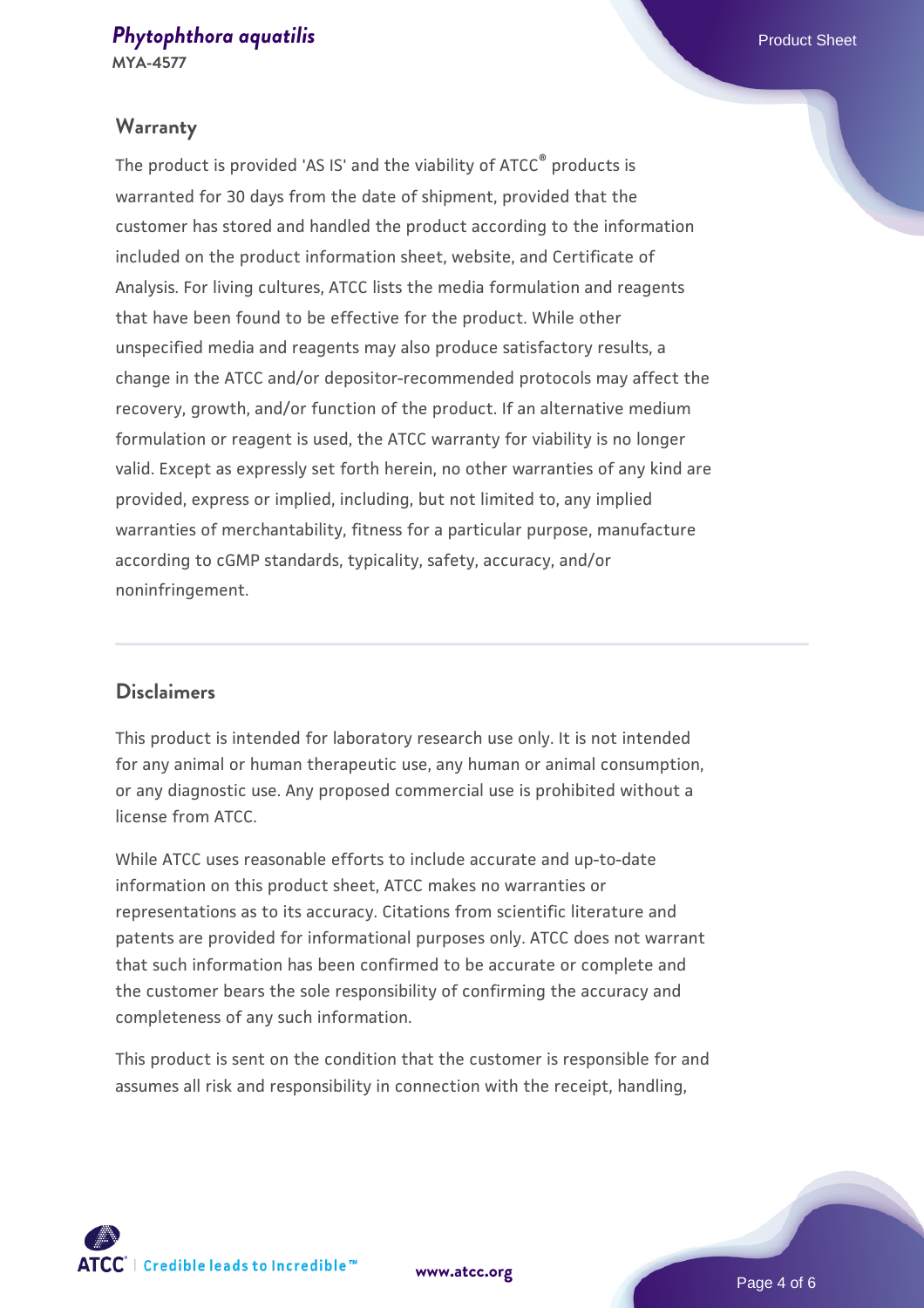storage, disposal, and use of the ATCC product including without limitation taking all appropriate safety and handling precautions to minimize health or environmental risk. As a condition of receiving the material, the customer agrees that any activity undertaken with the ATCC product and any progeny or modifications will be conducted in compliance with all applicable laws, regulations, and guidelines. This product is provided 'AS IS' with no representations or warranties whatsoever except as expressly set forth herein and in no event shall ATCC, its parents, subsidiaries, directors, officers, agents, employees, assigns, successors, and affiliates be liable for indirect, special, incidental, or consequential damages of any kind in connection with or arising out of the customer's use of the product. While reasonable effort is made to ensure authenticity and reliability of materials on deposit, ATCC is not liable for damages arising from the misidentification or misrepresentation of such materials.

Please see the material transfer agreement (MTA) for further details regarding the use of this product. The MTA is available at www.atcc.org.

# **Copyright and Trademark Information**

© ATCC 2021. All rights reserved.

ATCC is a registered trademark of the American Type Culture Collection.

#### **Revision**

This information on this document was last updated on 2021-05-20

# **Contact Information**

ATCC 10801 University Boulevard Manassas, VA 20110-2209 USA